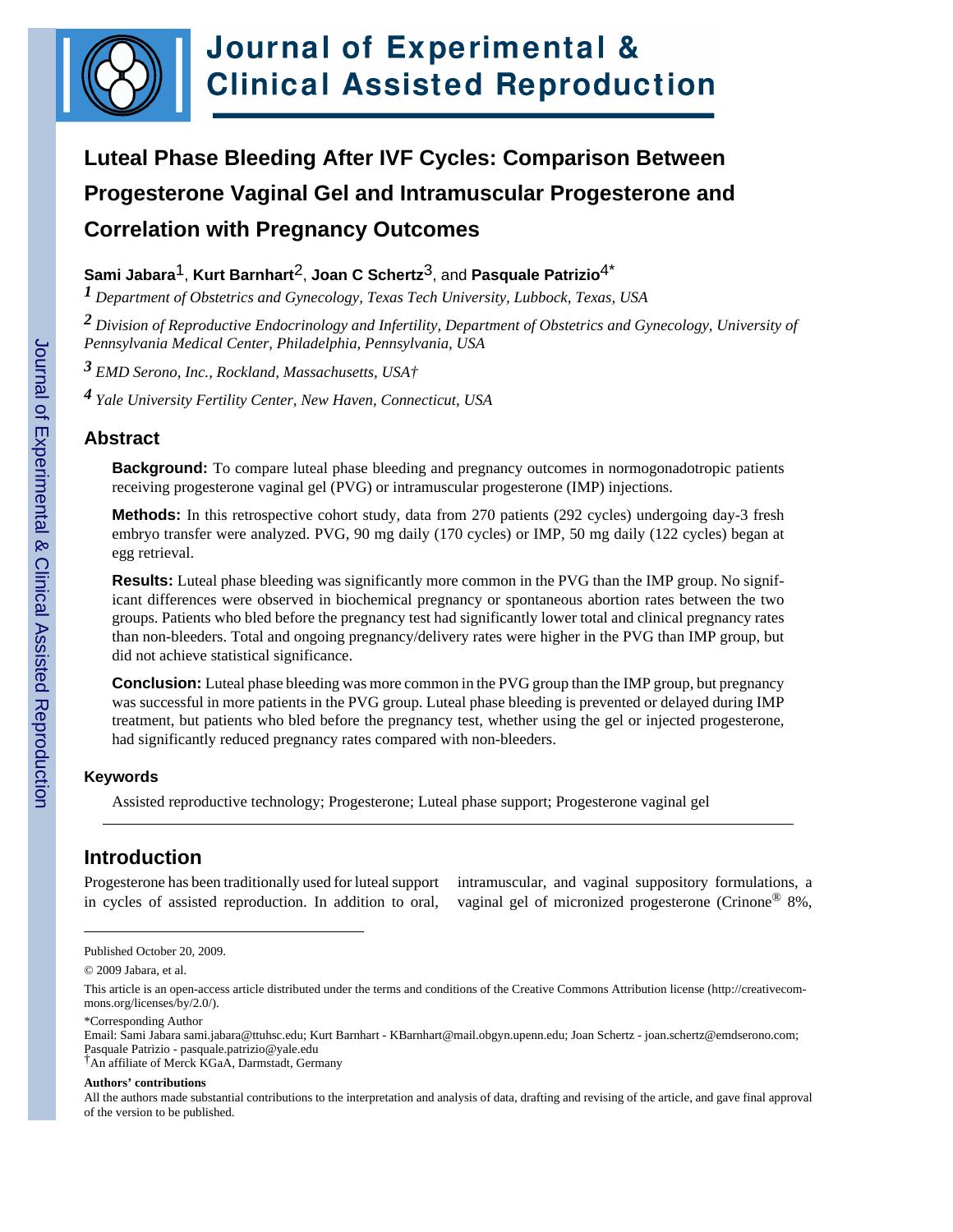Columbia Research Laboratories, Livingston, NJ) is available. This is micronized progesterone contained in a polycarbophil-based gel, which is designed to provide a controlled and sustained release of the hormone over a 48- to 72-hour interval after a single vaginal application [1,2].

Several randomized prospective trials and non-randomized prospective studies compared micronized progesterone vaginal gel (PVG) with intramuscular progesterone (IMP; progesterone in oil) in cycles of assisted reproductive technology (ART) [3–9]. Many of these studies noted no significant difference in clinical pregnancy rates, but reported a higher incidence of biochemical pregnancy rates and lower implantation rates with PVG compared with IMP. However, Abate et al. reported significantly higher ongoing pregnancy rates with IMP [4]. An interim analysis of a prospective, randomized trial, published in 2001, reported lower clinical pregnancy and live birth rates in PVG versus IMP ART cycles in which treatment with both progesterone products started 24 hours after oocyte retrieval [8]. Recently, the same group published interim outcomes from a subsequent prospective, randomized trial comparing both products; however, PVG was started 48 hours after oocyte retrieval while IMP treatment was started 24 hours after oocyte retrieval [9]. The rationale for the later start time with PVG was based on the product's greater bioavailability versus IMP [1,10].

In our ART practice, PVG gained prompt acceptance with patients. However, in a number of cases, patients experienced luteal phase bleeding prior to the pregnancy test. Bleeding during the luteal phase of ART cycles and prior to the pregnancy test generates concern and distress for patients because they fear that the bleeding is a sign of treatment failure. Bleeding patterns were a measured outcome in several previous studies. Jobanputra et al. reported that only one of 44 patients using PVG bled before the pregnancy test but, nonetheless, delivered twins at term [5]. A greater proportion of PVG patients (27% IMP vs 42% PVG;  $P = 0.02$ ) reported bleeding prior to the pregnancy test in the study by Yanushpolsky et al. but implantation and ongoing pregnancy rates were similar in both groups [9]. Roman et al. studied vaginal bleeding in women undergoing in vitro fertilization (IVF)/intracytoplasmic sperm injection (ICSI) and observed no shortened luteal phase when using vaginal micronized progesterone (200 mg three times a day [t.i.d.]) in soft gelatin capsules (Piette Pharmaceuticals, Brussels, Belgium) [11]. In 100 patients treated with IMP who did not become pregnant following ART, 67 reported bleeding within 17 days following oocyte retrieval [12].

Since there are few systematic studies addressing the issue of luteal phase bleeding with PVG or IMP as progesterone supplementation in ART cycles, we designed the current study with two objectives: (1) to compare the incidence and the onset of luteal phase bleeding after embryo transfer (ET) and prior to the serum pregnancy test; and (2) to compare the pregnancy outcomes between the two treatment groups and between patients who experienced luteal phase bleeding versus those who did not.

# **Material and Methods**

## **Patient Population**

Outcomes from 270 patients, with a total of 292 cycles, were analyzed. All patients were treated at the University of Pennsylvania Medical Center during 1999 and January through June 2000, were less than 40 years of age and underwent a fresh ET cycle. Patients undergoing egg donation cycles were excluded from this analysis. The PVG group ( $n = 159$  patients, 170 cycles) received 90 mg daily (Crinone® 8%) administered vaginally, while the IMP group ( $n = 111$  patients, 122 cycles) received progesterone in oil, 50 mg daily, via intramuscular injection.

The protocol of ovarian stimulation was similar between groups, consisting of gonadotropin-releasing hormone agonist (GnRH-a) down-regulation with leuprolide acetate  $(0.5 \text{ mg}, \text{Lupron}^{\circledR}, \text{TAP}$  Pharmaceuticals Products, Lake Forest, IL) commenced in the mid-luteal phase, followed by split doses of recombinant human follicle-stimulating hormone (r-hFSH; GONAL-f®, EMD Serono, Inc., Rockland, MA), and reduction of GnRH-a to 0.25 mg with the initiation of r-hFSH treatment. Ovarian stimulation was managed by two physicians only and adjusted depending on follicular response, as assessed by ultrasound monitoring and estradiol  $(E_2)$  levels. When 3–4 follicles with a mean diameter of 20 mm or more were seen on ultrasound, human chorionic gonadotropin (hCG) (10,000 IU intramuscularly) was administered, followed by oocyte retrieval 36 hours later. ET was scheduled to occur 3 days following oocyte retrieval. For each patient, 2–4 embryos were transferred depending on the age of the patient and the quality of available embryos. In both groups, progesterone supplementation was initiated on the evening of egg retrieval.

## **Analysis**

This study was analyzed as a retrospective cohort study. Primary outcomes were the presence of early vaginal bleeding and pregnancy. An ongoing pregnancy was defined by the presence of a fetal heartbeat or a known, delivered infant after 20 weeks of gestation. For the purposes of this study, implantation rate was defined as the ratio of the number of gestational sacs on ultrasound divided by the total number of embryos transferred. Sponta-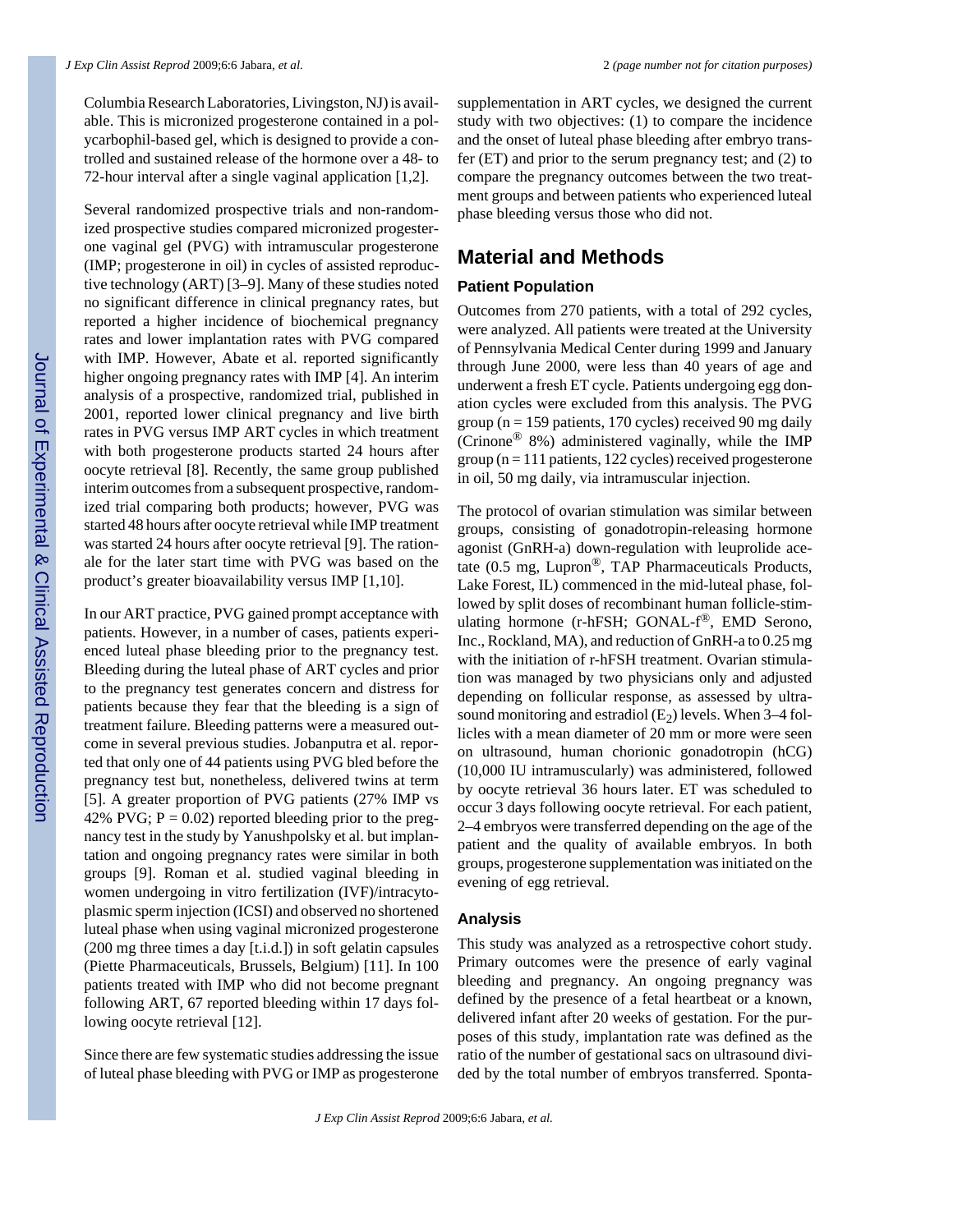## **Table 1.**

Clinical characteristics in ART cycles treated with progesterone vaginal gel (PVG) versus intramuscular progesterone (IMP)

| <b>Variable</b>                                  | <b>PVG</b> group | <b>IMP</b> group | P value           |
|--------------------------------------------------|------------------|------------------|-------------------|
| Number of patients (cycles)                      | 159 (170)        | 111 (122)        |                   |
| Mean $\pm$ SD age, years                         | $33.1 \pm 4.7$   | $34.4 \pm 3.5$   | 0.004             |
| Mean $\pm$ SD day-3 FSH, mLU/mL                  | $7.0 \pm 2.1$    | $7.0 \pm 2.1$    | 0.87              |
| Etiology of infertility                          |                  |                  | 0.16'             |
| Unexplained, %                                   | 23.5             | 19.7             |                   |
| Endometriosis, %                                 | 17.7             | 18.8             |                   |
| Tubal, %                                         | 21.7             | 33.6             |                   |
| Male, %                                          | 29.4             | 17.2             |                   |
| PCO/anovulation, %                               | 4.1              | 4.9              |                   |
| Pelvic adhesions, %                              | 1.1              | 0.8              |                   |
| Uterine, %                                       | 0.6              | 0.8              |                   |
| Other, %                                         | 1.8              | 4.1              |                   |
| Mean $\pm$ SD number of follicles                | $19.7 \pm 7.5$   | $18.8 \pm 11.9$  | $0.50^{-}$        |
| Mean $\pm$ SD number of eggs retrieved           | $13.8 \pm 5.6$   | $11.5 \pm 5.8$   | 0.08              |
| ICSI, %                                          | 21.8             | 16.3             | $0.25\frac{7}{*}$ |
| Mean $\pm$ SD E <sub>2</sub> level on day of hCG | $3577 \pm 1453$  | $3316 \pm 1565$  | 0.14              |
| administration, pg/mL                            |                  |                  |                   |
| Mean $\pm$ SD ES thickness on day of             | $11.5 \pm 2.3$   | $12.1 \pm 2.6$   | $0.06*$           |
| hCG administration, mm                           |                  |                  |                   |
| Fertilization rate, %                            | 54               | 55               | $0.85^{7}$        |

E2 = estradiol; ES = endometrial stripe; FSH = follicle-stimulating hormone; hCG = human chorionic gonadotropin; ICSI = intracytoplasmic sperm injection; PCO = polycystic ovary/ovaries; SD = standard deviation.

*\** Student's *t*-test; *†*

Chi-square test.

neous abortion was defined as the loss of an ongoing pregnancy before 20 weeks of gestation. Biochemical pregnancy was defined as a positive β-hCG ( $>$  5 mLU/mL) in a patient who failed to demonstrate a pregnancy by ultrasound. Luteal phase bleeding was defined as any bleeding or spotting reported to the office prior to the scheduled pregnancy test (day 14 after ET). This information was collected by the nursing staff and entered on a dated phone-consultation sheet.

Direct comparisons of selected variables between the two groups were performed using Student's *t*-test, Chi-square test, or Fisher's exact test where appropriate. All tests were two-sided and  $P < 0.05$  was considered significant. Associations between outcomes and the progesterone treatment groups were assessed using both relative risks and odds ratios (ORs). As these measures gave similar results, the ORs are reported and were included in the subsequent multivariable logistic regression models.

To identify potential confounding variables and possible modifiers of the association between progesterone formulations and outcome (i.e. interactions between progesterone group and other variables), both unadjusted and stratified analyses were performed. Multivariable logistic regression was then used to estimate the OR for outcome (pregnancy) adjusted for all potential confounders. Variables were included in the logistic regression model if (a) they were biologically plausible, (b) they demonstrated P < 0.20 for the association with outcome in the unadjusted

analyses, or (c) adjustment for the given variable changed the OR for PVG versus IMP by 10% [13,14]. The factors included in the final model were age (continuous variable) and etiology of infertility (categorical variable). Day-3 FSH serum concentration, starting dose of gonadotropin, number of oocytes retrieved, and the use of ICSI were not found to be confounders in the analysis and were not included in the final model.

# **Results**

Both groups were similar for day-3 FSH, etiology of infertility, gonadotropin dose, days of stimulation, number of follicles,  $E_2$  levels, number of eggs retrieved, use of ICSI, and endometrial stripe thickness on the day of hCG administration (Table 1).

The percentage of cycles with bleeding before the pregnancy test was significantly higher in the PVG group than the IMP group (37.1%,  $n = 63/170$  vs 7.4%  $n = 9/122$ , P < 0.0001). Furthermore, for the patients who experienced luteal phase bleeding, the onset of bleeding occurred one day earlier in the PVG group (8.5 vs 9.5 days after ET), but this difference was not statistically significant ( $P =$ 0.09) (Table 2).

Total and ongoing pregnancy rates were higher in the PVG group than in the IMP group, although the difference did not reach statistical significance (52.3% vs 43.4%,  $P =$ 0.07 and 41.2% vs  $33.6\%$ , P = 0.08, respectively). The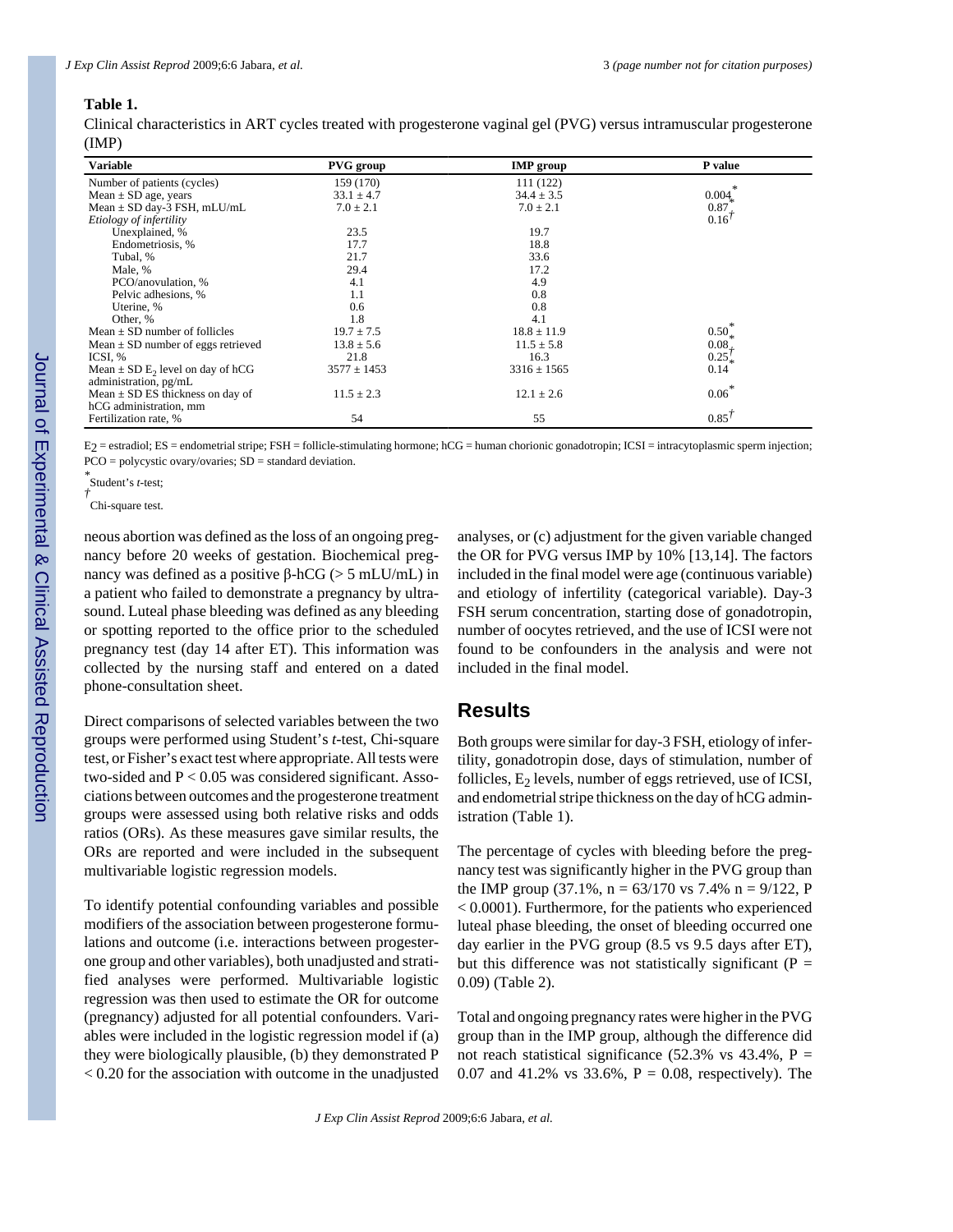#### **Table 2.**

Luteal phase bleeding and pregnancy outcomes in ART cycles treated with progesterone vaginal gel (PVG) versus intramuscular progesterone (IMP)

|                           | <b>PVG</b> group | <b>IMP</b> group                              | Odds ratio (crude)  | P-value (crude) | Odds ratio (adjus-<br>ted) | P value (adjusted) |
|---------------------------|------------------|-----------------------------------------------|---------------------|-----------------|----------------------------|--------------------|
| Number of patients        | 159 (170)        | 111 (122)                                     |                     |                 |                            |                    |
| (cycles)                  |                  |                                               |                     |                 |                            |                    |
| Bleeding before day       | 63/170 (37.1%)   | $9/122(7.4\%)$                                | $6.59(3.2 - 13.52)$ | < 0.001         | $6.25(3.0-13.01)$          | < 0.0001           |
| 14                        |                  |                                               |                     |                 |                            |                    |
| Mean day of bleed-        | 8.5              | 9.5                                           |                     |                 |                            | $0.09^{\dagger}$   |
| ing after hCG             |                  |                                               |                     |                 |                            |                    |
| <b>Implantation</b> rates | 24.0%            | 18.7%                                         | $1.80(0.81 - 3.99)$ | 0.15            | $2.09(0.89 - 4.91)$        | $0.09*$            |
| Total pregnancies         | 89/170 (52.3%)   | 53/122 (43.4%).                               | $1.43(0.9-2.28)$    | 0.13            | $1.58(0.96 - 2.61)$        | $0.07*$            |
| Ongoing pregnan-          | 70/170 (41.2%)   | $41/122$ (33.6%) <sup><math>\neq</math></sup> | $1.38(0.85 - 2.24)$ | 0.19            | $1.60(0.95-2.69)$          | 0.08               |
| cies                      |                  |                                               |                     |                 |                            |                    |
| Biochemical preg-         | 13/89 (14.6%)    | 6/53(11.3%)                                   | $1.34(0.48 - 3.77)$ | 0.58            | $1.17(0.39 - 3.52)$        | $0.78*$            |
| nancies                   |                  |                                               |                     |                 |                            |                    |
| Spontaneous abor-         | 6/89(6.7%)       | 3/53(5.7%)                                    | $1.20(0.29 - 5.03)$ | 0.80            | $1.25(0.27 - 5.71)$        | $0.77*$            |
| tions                     |                  |                                               |                     |                 |                            |                    |

*\** Chi-square test;

*†* Student's *t*-test;

*‡*

Three patients with positive pregnancy tests were subsequently lost to follow-up.

#### **Table 3.**

Endometrial stripe thickness (ES) and estradiol levels  $(E_2)$  in ART cycles with luteal phase bleeding versus nonbleeding

|                                                   | Luteal phase bleeding | Non-bleeding   | P value     |
|---------------------------------------------------|-----------------------|----------------|-------------|
| Number of cycles                                  |                       | 220            |             |
| Mean $\pm$ SD E <sub>2</sub> on day of hCG admin- | $3291 \pm 208$        | $3485 \pm 121$ | 0.41        |
| istration, pg/ml                                  |                       |                |             |
| Mean $\pm$ SD ES thickness on day of              | $12.6 \pm 2.9$        | $11.6 \pm 2.3$ | $0.004*$    |
| hCG administration, mm                            |                       |                |             |
| Total pregnancies (%)                             | 14/72(19.4)           | 128/220 (58.2) | 0.001'      |
| Ongoing pregnancies (%)                           | 7/72(9.7)             | 104/220 (47.3) | $< 0.001^7$ |
|                                                   |                       |                |             |

 $SD =$  standard deviation;  $hCG =$  human chorionic gonadotropin.

*\** Student's *t*-test; *†*

Chi-square test.

#### **Table 4.**

Pregnancy rates*\** in cycles with luteal phase bleeding using progesterone vaginal gel (PVG) or intramuscular progesterone (IMP)

|                                       |     | Total pregnancy rate | Ongoing pregnancy rate |
|---------------------------------------|-----|----------------------|------------------------|
| All patients with luteal phase bleed- | ت ا | 14 (19.4)            | 7(9.7)                 |
| ing, $n$ $(\%)$                       |     |                      |                        |
| PVG group, $n$ $(\%)$                 | 63  | 14 (22.2)            | 7(11.1)                |
| IMP group, $n$ $(\%)$                 |     | 0(0)                 | 0(0)                   |
|                                       |     |                      |                        |

*\** Number of pregnancies and percentage of total pregnancies.

implantation rates, biochemical pregnancy rates, and spontaneous abortion rates were similar in both groups  $(24.0\% \text{ vs } 18.7\%, P = 0.09; 14.6\% \text{ vs } 11.3\%, P = 0.78,$ and 6.7% vs 5.7%,  $P = 0.77$  in the PVG vs IMP groups, respectively).

Despite comparable  $E_2$  levels (3291  $\pm$  208 pg/mL vs 3485  $\pm$  121 pg/mL, P = 0.41), patients from both groups who bled prior to pregnancy testing had a significantly thicker endometrial stripe on the day of hCG administration (12.6  $\pm$  2.9 mm vs 11.6  $\pm$  2.3 mm, P = 0.004), when compared with the non-bleeders (Table 3). As a whole, cycles with luteal phase bleeding before the pregnancy test, whether using PVG or IMP, had significantly reduced total and clinical pregnancy rates compared with those without bleeding (19.4% vs 58.2%, P < 0.001 and 9.7% vs 47.3%,  $P < 0.001$  respectively). The total pregnancy rate among cycles with luteal phase bleeding in the PVG group was 22.2% (14/63) while the ongoing pregnancy rate was 11.1% (7/63). None of the patients who bled early in the IMP group were pregnant (0/9) (Table 4).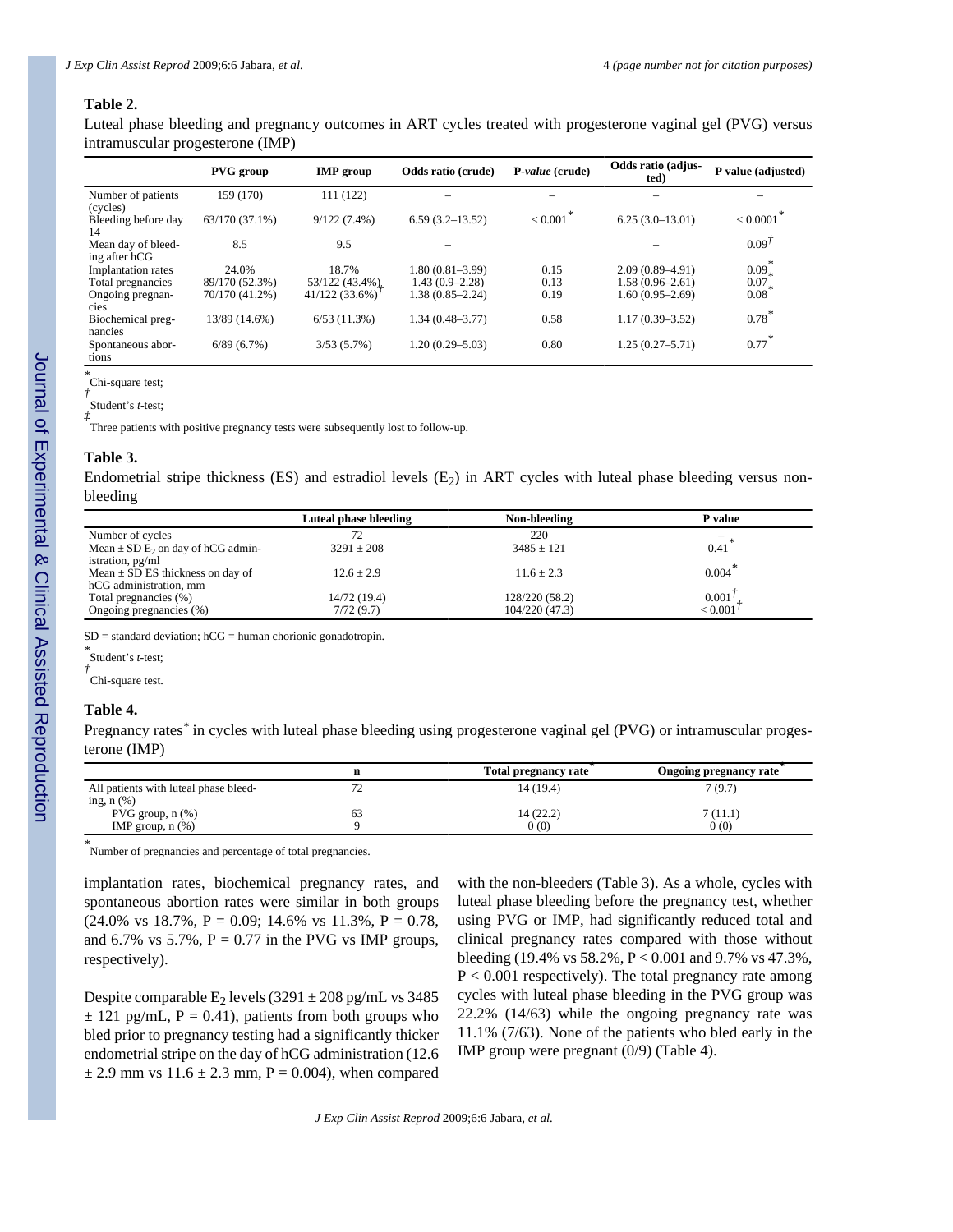## **Discussion**

Progesterone supplementation during the luteal phase has been considered standard treatment in most ART centers [15]. Despite various formulations and routes of administration available, the use of IMP is still the dominant choice in the United States. The major disadvantage of IMP is the discomfort associated with intramuscular injections, in addition to the potential risks for local inflammatory reactions and abscesses that could arise from repetitive injections of the oil vehicle [7]. The formulation of progesterone as a vaginal gel, from a practical perspective, is very convenient and well tolerated by patients with few side-effects. However, luteal phase bleeding prior to the scheduled pregnancy test generates significant anxiety. This occurrence coupled with questions of decreased pregnancy rates in cycles using this form of luteal progesterone supplementation prompted us to review our own extensive experience.

The data collected in the present study confirm the impression that patients receiving PVG for luteal support in fresh ET cycles were more likely to bleed prior to their pregnancy test than those treated with IMP. However, an interesting finding from the analysis is that neither pregnancy nor implantation rates significantly differed between the two treatment groups. In fact, our data show that most of the patients who experienced luteal phase bleeding (in both PVG and IMP groups) were either not pregnant or did not achieve an ongoing pregnancy. Thus, it seems that early bleeding was unrelated to implantation failure or pregnancy loss [16].

In some ART clinics, high  $E_2$  levels (>3200 pg/mL) observed on the day of hCG administration may indicate ovarian hyperstimulation. However, none of the patients with elevated  $E_2$  levels developed ovarian hyperstimulation syndrome in this study. Moreover, there was no significant difference between the IMP and PVG groups in terms of the mean  $E_2$  levels on the day of hCG administration (Table 1), nor was a significant difference observed in patients with and without luteal phase bleeding (Table 3). While the  $E_2$  levels observed in our program may be indicative of hyperstimulation in some ART clinics, the explanation may lie in variability of  $E_2$  assays between laboratories.

An intriguing, but certainly not surprising, finding of the present study was the observation that cycles with luteal phase bleeding had a significantly thicker endometrial stripe on the day of hCG administration compared with the non-bleeders (12.6 mm vs 11.6 mm,  $P = 0.004$ ). Based on this finding, a subgroup of patients may benefit from increased progesterone supplementation based on the

endometrial thickness measurement on the day of hCG administration. The data from the present study do not support either hypothesis, but point to the need for additional investigations.

First-trimester bleeding in spontaneous pregnancies is not uncommon, occurring about 20% of the time [17]. Following ART, the reported incidence of first-trimester bleeding is higher, ranging from 29% to 36% [18,19]. As noted previously, luteal phase bleeding was not a measured outcome in the majority of previous comparative studies between PVG and IMP. Roman et al. addressed the issue of bleeding during the luteal phase of IVF/ICSI cycles, yet the authors reported no shortened luteal phase [11]. In that study, however, vaginal gelatin capsules of micronized progesterone (at a dose of 200 mg t.i.d.) instead of PVG were utilized, and there was no IMP control group. Yanushpolsky et al. reported the results of an interim analysis from a prospective, randomized study comparing the efficacy and tolerability of PVG and IMP for luteal phase support in ART [9]. Although a significantly higher proportion of patients receiving PVG than IMG reported bleeding before the first pregnancy test (42% vs 27%, respectively;  $P = 0.02$ ), similar implantation, pregnancy, and spontaneous abortion rates were found in the two treatment groups.

Of greater concern to patients and medical staff alike has been the suggestion that luteal phase support with PVG may compromise implantation and pregnancy rates. Conflicting results have been reported in the literature regarding this issue. Several prospective studies have demonstrated that PVG is as effective as IMP for luteal phase supplementation in ART cycles [3,5–7]. However, one randomized, controlled (open label) study noted that PVG resulted in significantly lower embryo implantation, clinical pregnancy, and live birth rates compared with the pregnancy outcomes in women supplemented with IMP [8]. Nonetheless, this study might have been limited by type I error and bias despite its randomized design [20], and a subsequent study from the same group showed no differences in treatment outcomes [9]. Others have reported significantly higher implantation and clinical pregnancy rates with PVG compared with IMP in ICSI but not classic IVF cycles. These observations suggest that the differences may be attributed to a direct effect of progesterone on the oocyte, which is deprived of progesterone due to decoronization prior to sperm injection. Because progesterone levels are significantly higher in the local environment after PVG administration, a possible 'rescue effect' of progesterone on both the early embryo and endometrium may occur in ICSI cycles [21].

Several limitations may be noted regarding this study. For the purpose of our analysis, the number of embryos trans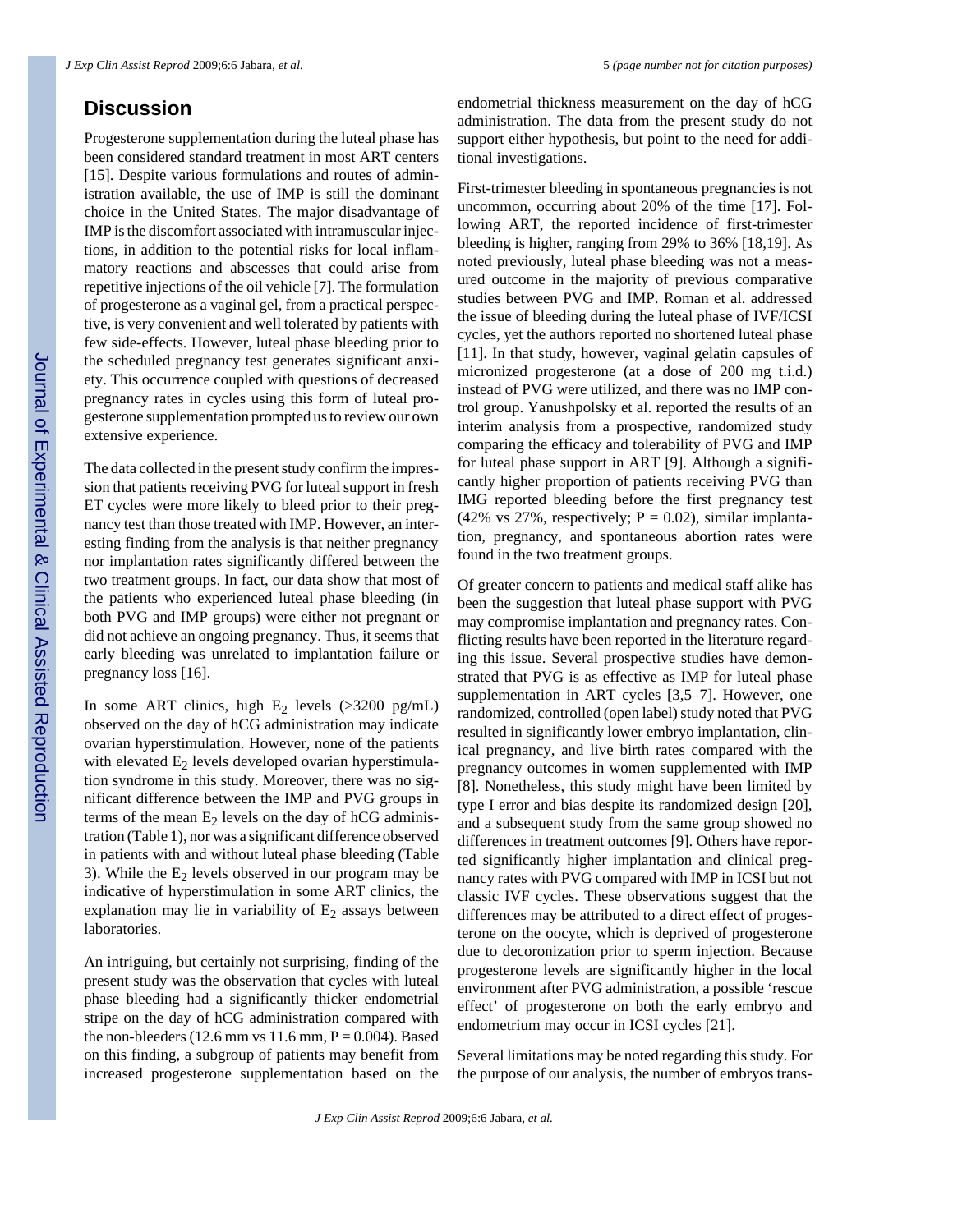ferred and multiple pregnancy rates were inadvertently excluded when data were extracted from the patients' charts. However, the overall data from our center were published in the *Assisted Reproductive Technology Success Rates National Summary and Fertility Clinic Reports* for the time periods during which these patients were treated [22,23]. The mean number of fresh embryos transferred ranged from 2.5 for patients aged under 35 years to 3.3 for those aged 38–40 years. The percentage of twin pregnancies ranged from 25% for patients aged under 35 years to 40% for those aged 35–37 years. The percentage of triplet pregnancies ranged from 0% for patients aged under 35 years to 15.4% for those aged 35– 37 years.

An important observation relevant to clinical practice is confirmation of the effectiveness of PVG for luteal support and the observation that, contrary to other reports, biochemical pregnancy rates were similar to patients in the IMP group [5,6]. In addition, it should be noted that a trend towards higher implantation and pregnancy rates was also observed in the PVG users (Table 2). However, this observation may be explained by the fact that patients in the PVG group were significantly younger than those in the IMP group.

In conclusion, the results of this study suggest that patients using PVG should be informed that they might experience vaginal spotting prior to their pregnancy test, but they should be reassured that this bleeding does not indicate treatment failure nor does it affect their chances of achieving a pregnancy. They should be counseled that even if they bleed early on, they should continue taking PVG until the pregnancy test (12–14 days after the ET). A prospective, randomized trial of sufficient statistical power is needed to confirm these data and to further evaluate the relationship between endometrial stripe thickness and early vaginal bleeding.

## **References**

- 1. Miles RA, Paulson RJ, Lobo RA, Press MF, Dahmoush L, Sauer MV. Pharmacokinetics and Endometrial Tissue Levels of Progesterone After Administration by Intramuscular and Vaginal Routes: a Comparative Study. *Fertil Steril* 1994;62:485–490.
- 2. Fanchin R, De Ziegler D, Bergeron C, Righini C, Torrisi C, Frydman R. Transvaginal Administration of Progesterone. *Obstet Gynecol* 1997;90:396–401.
- 3. Gibbons WE, Toner JP, Hamacher P, Kolm P. Experience with a Novel Vaginal Progesterone Preparation in a Donor Oocyte Program. *Fertil Steril* 1998;69:96–101.
- 4. Abate A, Perino M, Abate FG, Brigandì A, Costabile L, Manti F. Intramuscular Versus Vaginal Administration of Progesterone for Luteal Phase Support After in Vitro Fertilization and Embryo Transfer. a Comparative Randomized Study. *Clin Exp Obstet Gynecol* 1999;26:203–206.
- 5. JobanputraKTonerJDenoncourtRGibbonsWECrinone 8% (90 Mg) Given Once Daily for Progesterone Replacement Therapy in Donor Egg Cycles. Fertil Steril199972980984
- 6. Chantilis S, Zeitoun K, Patel S, Johns DA, Madziar VA, McIntire DD. Use of Crinone Vaginal Progesterone Gel for Luteal Support in in-Vitro Fertilization Cycles. *Fertil Steril* 1999;72:823–829.
- 7. Schoolcraft WB, Hesla MJ, Gee M. Experience with Progesterone Gel for Luteal Support on a Highly Successful IVF Programme. *Hum Reprod* 2000;15:1284–1288.
- 8. Propst AM, Hill JA, Ginsburg ES, Hurwitz S, Politch J, Yanushpolsky EH. A Randomized Study Comparing Crinone 8% and Intramuscular Progesterone Supplementation in in Vitro Fertilization-Embryo Transfer Cycles. *Fertil Steril* 2001;76:1144–1149.
- 9. Yanushpolsky E, Hurwitz S, Greenberg L, Racowsky C, Hornstein MD. Comparison of Crinone 8% Intravaginal Gel and Intramuscular Progesterone Supplementation for in Vitro Fertilization/Embryo Transfer in Women Under Age 40: Interim Analysis of a Prospective Randomized Trial. *Fertil Steril* 2008;89:485–487.
- 10. Cicinelli E, de Ziegler D, Bulletti C, Matteo MG, Schonauer LM, Galantino P. Direct Transport of Progesterone from Vagina to Uterus. *Obstet Gynecol* 2000;95:403–406.
- 11. Roman E, Aytoz A, Smitz JE, Faguer B, Camus M, Van Steirteghem AC, Devroey P. Analysis of the Bleeding Pattern in Assisted Reproduction Cycles with Luteal Supplementation Using Vaginal Micronized Progesterone. *Hum Reprod* 2000;15:1435–1439.
- 12. Gürbüz B, Yalti S, Fiçicioglu C, Delikara N, Alpay Z. Bleeding Patterns in Women Using Intramuscular Progesterone for Luteal Support in in-Vitro Fertilisation Cycles. *J Obstet Gynaecol* 2003;23:267–270.
- 13. Mickey RM, Greenland S. The Impact of Confounder Selection Criteria on Effect Estimation. *Am J Epidemiol* 1989;129:125–137.
- 14. Maldonado G, Greenland S. Simulation Study of Confounder Selection Strategies. *Am J Epidemiol* 1993;138:923–936.
- 15. Soliman S, Daya S, Collins J, Hughes EG. The Role of Luteal Phase Support in Infertility Treatment: a Meta-Analysis of Randomized Trials. *Fertil Steril* 1994;61:1068–1076.
- 16. Penzias AS, Alper MA. Luteal Support with Vaginal Micronized Progesterone Gel in Assisted Reproduction. *Reprod Biomed Online* 2003;6:287–295.
- 17. Everett C. Incidence and Outcome of Bleeding Before the 20Th Week of Pregnancy: Prospective Study from General Practice. *BMJ* 1997;315:32–34.
- 18. Goldman JA, Ashkenazi J, Ben-David M, Feldberg D, Dicker D, Voliovitz I. First Trimester Bleeding in Clinical IVF Pregnancies. *Hum Reprod* 1988;3:807–809.
- 19. Hofmann GE, Gundrum CL, Drake LM, Bertsche AB. Frequency and Effect of Vaginal Bleeding on Pregnancy Outcome During the First 3 Weeks After Positive Beta-hCG Test Results Following IVF-Et. *Fertil Steril* 2000;74:609–613.
- 20. Barnhart K, Sammel M. The Truth Is out There: a Guide to the Pitfalls of Interpreting Evidence-Based Medicine in Studies of Human Reproduction. *Fertil Steril* 2002;77:223–228.
- 21. Manno M, Marchesan E, Cicutto D, Zadro D, Favretti C, Tomei F. Greater Implantation and Pregnancy Rates with Vaginal Progesterone in Intracytoplasmic Sperm Injection but Not in in Vitro Fertilization Cycles: a Retrospective Study. *Fertil Steril* 2005;83:1391– 1396.
- 22. Centers for Disease Control and PreventionAssisted Reproductive Technology Success Rates Available from: http://www.cdc.gov/ ART/ArchivedARTPDFs/1999ART\_accessible\_erat.pdf

*J Exp Clin Assist Reprod* 2009;6:6 Jabara, *et al.*